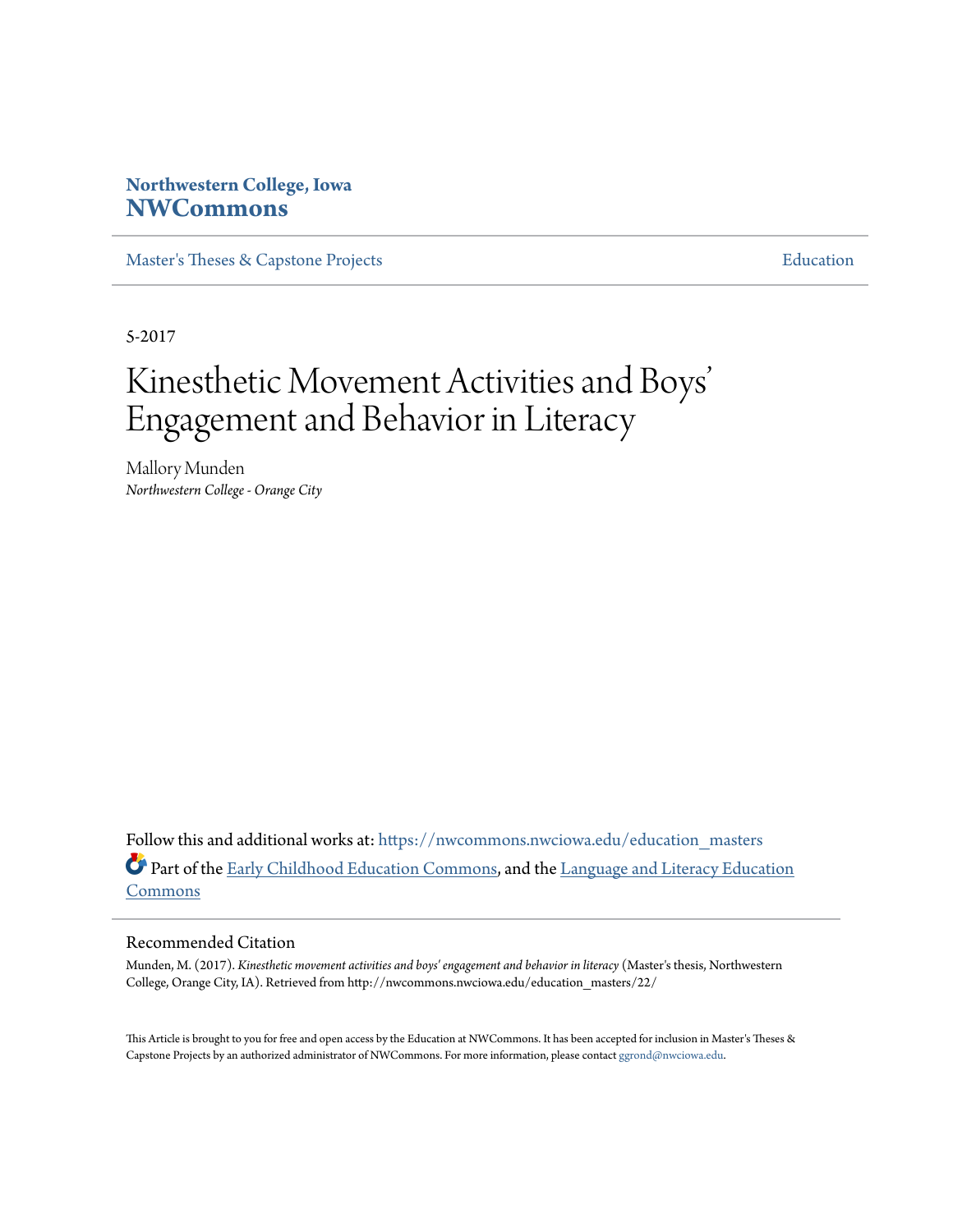Kinesthetic Movement Activities and Boys' Engagement and Behavior in Literacy

Mallory Munden

Northwestern College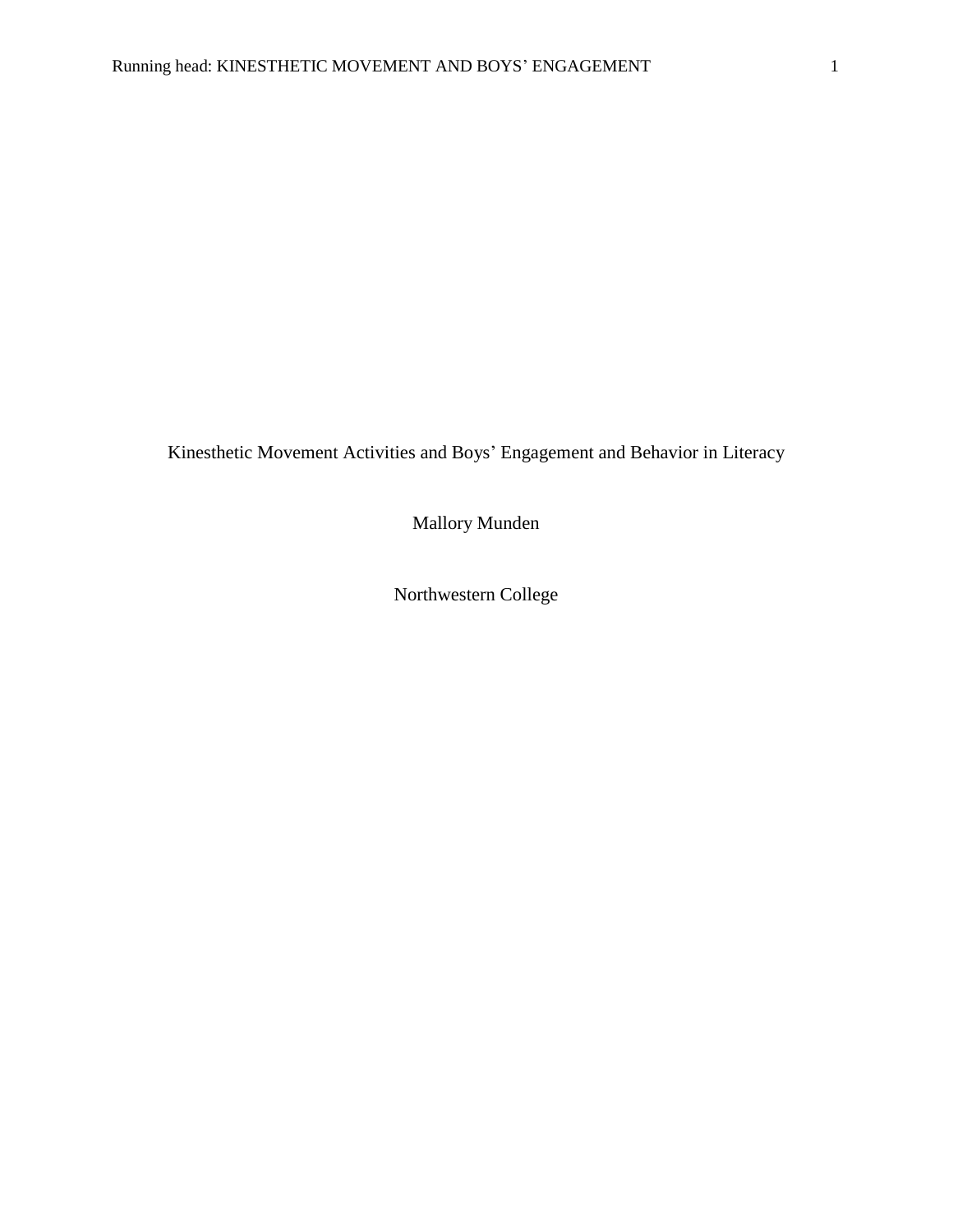## Abstract

The purpose of this paper is to share the results of an action research project that studies the effects kinesthetic literacy activities have on boys' engagement and behavior in the classroom. The study was done using one kindergarten classroom that measured boys' engagement and behavior doing a non-kinesthetic literacy activity versus a kinesthetic literacy activity. The boys were also compared to the girls level of engagement and behavior in both cases. The following paper will share the results of the study that looked at kinesthetic literacy activities to improve boys' engagement and behavior.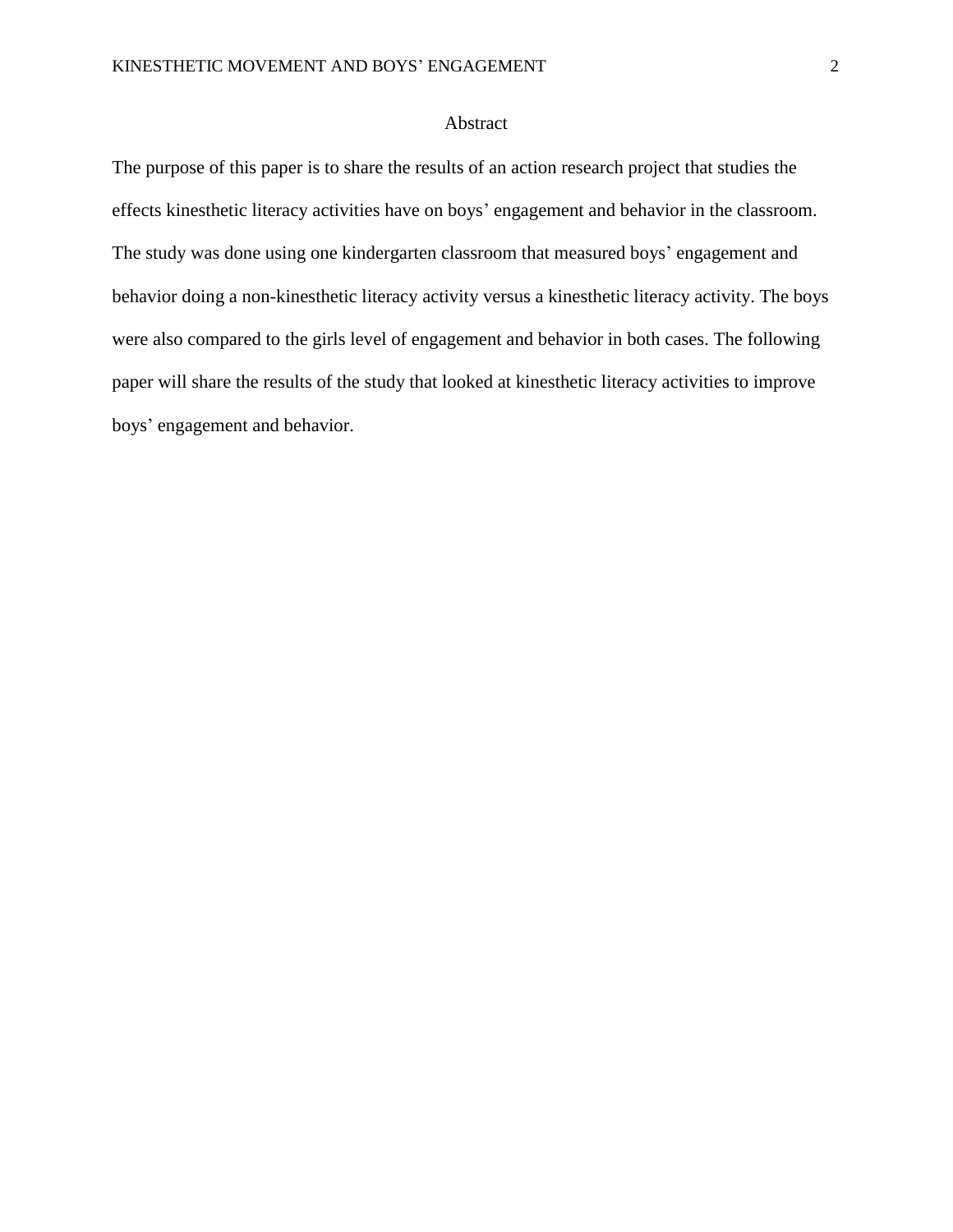Kinesthetic Movement Activities and Boys' Engagement and Behavior in Literacy

Gender differences begin in the fetal stage of development, when the sex hormones begin to influence brain development, which continues to develop throughout childhood. "These gender differences in brain maturation produces different overall development, such as the fact that infant girls tend to talk earlier than boys, and their language development continues to be more advanced than boys throughout early childhood" (Wardle, n.d., para.7). This evidence shows that boys and girls learn and think differently and should be taken into account when planning instruction in the classroom.

Boys and girls learn differently, but realizing just how differently they learn takes observation and experience. The teacher in this action research has been in the kindergarten classroom setting for six years. In those six years, many things have been learned and observed. Something that stands out the most; however, is the way boys work and learn. The teacher has observed that they are not highly motivated by paper/pencil work, nor do they readily pick up a book to look through it and read the pictures or words. The teacher has also noticed that the boys have a hard time sitting still for any period and have more behavior problems during academic work time than do the girls. Last year the teacher's kindergarten classroom had a ratio of two boys to one girl. The teacher had 15 boys in the room and the classroom dynamic was high energy, hands on, and loud. There were increasingly more behavior problems in this classroom as well as low academic ability among the boys. The majority of the boys had little motivation to sit and do their work, let alone do it nicely and with effort. There was a wide gap between the boy learners and the girl learners behaviorally, emotionally, socially, and academically.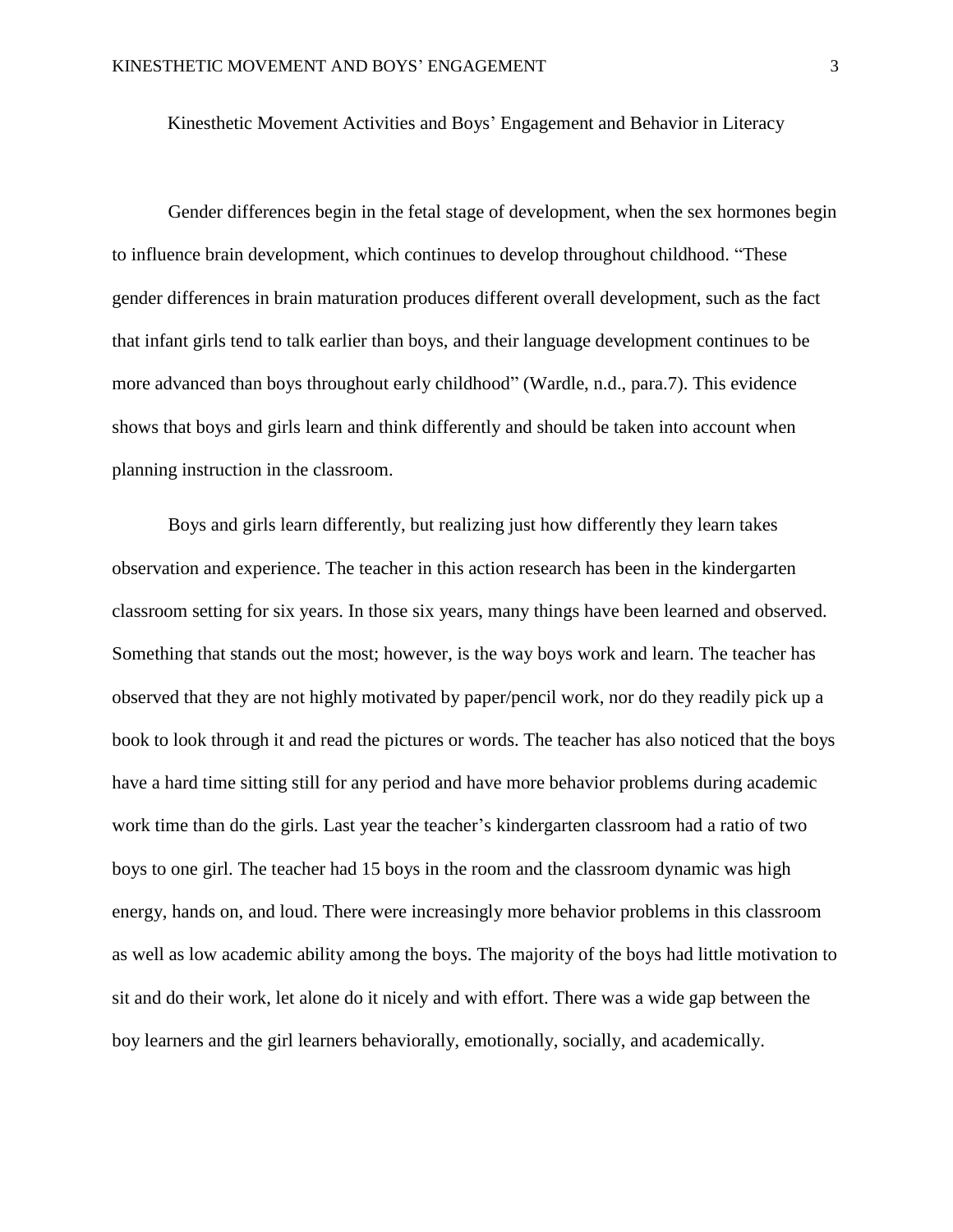All of these things led the teacher to want to research how they could best provide the boys in the classroom what they need to not only be successful academically, but to also decrease negative behaviors and attitudes towards school. An article published by Early Childhood News shared an important solution for teachers to make sure boys have equal opportunities to succeed in early childhood programs: "train all staff on the unique needs of boys and provide techniques, methods, and approaches to meet these needs" (Wardle, n.d., para 29). The goal in this action research is to change the teachers teaching methods and approaches to better reach the boys in the classroom.

This action research study will be effective to the teacher because it will give some answers on boys behavior and what type of learning environment best suits them to be successful. It will also stretch the teacher to research and implement more activities and lessons that reach multiple intelligences, which focus on kinesthetic movement. The driving question behind this research project is: Do kinesthetic movement literacy activities increase boys engagement and behavior?

### Literature Review

The benefits of movement in the classroom for children, especially young children, is not a new concept. However, with the increasing academic demands expected of children, more time in the classroom is devoted to reading, writing, and math with little time given for recess, free play, and exploration. Because of this, the need for movement in the classroom is of high importance. Jensen (2000) protests against the sedentary classroom style and suggests that the brain learns best and retains most when the organism is actively involved in physical activity. Vagovic (2008) advocates for physical movement in the classroom: "Using kinesthetic movement in the classroom engages the cerebellum, the part of the brain that affects movement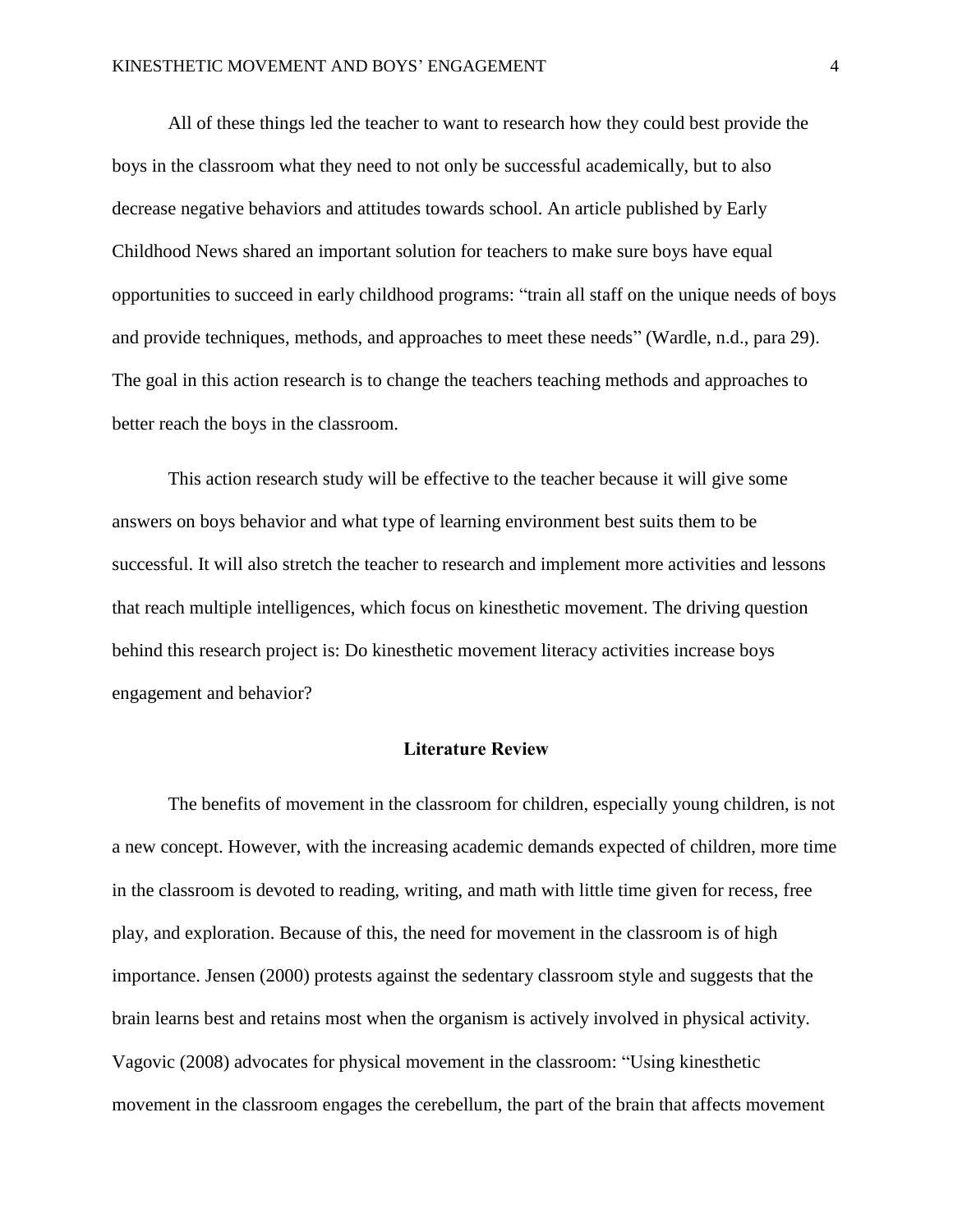and timing. Engaging the brain through movement is central to learning" (p.26). Vagovic goes on to say the type of movement children are doing must be activities that engage the brain and stimulate learning and development. To do this, the movement activities must be "novel, challenging, nonthreatening, and emotionally stimulating. Research shows that when activities engage children in novel ways, young learners can better express ideas and focus their energy" (Vagovic, 2008, p. 26). This type of kinesthetic learning is important for all young learners, but especially boy learners.

Johnson and Gooliaff (2013) report that current classroom practices disadvantage boys and contribute to the issues many boys face throughout school, such as misbehavior, higher school dropout rates, lower abilities in literacy and anti-social behavior. "When boys enter the classroom, they are expected to behave in ways that are not natural for them. They are supposed to use fine motor skills while staying quiet and sitting still, but developmentally they are not ready for it" (Johnson, et. al, 2013, p. 28). Boys natural learning behaviors become less acceptable in school settings and boys lose their excitement for learning and motivation for school because of it (Johnson, et. al, 2013).

Instead of squandering the way, boys work and learn, schools need to capitalize on boys' energy and imagination. They should "be encouraged to use manipulatives, build things, and be active in the classroom" (Johnson, et. al, 2013, p. 29). Hawley and Reichert (2010) analyzed teachers lessons in the classroom and concluded that boys found success when the lessons produced products, were structured as games, required vigorous motor activity, and required a combination of teamwork and competition. Hawley and Reichert (2010) also found that boys who feel connected to their teacher do so because the teacher demonstrates a sense of humor,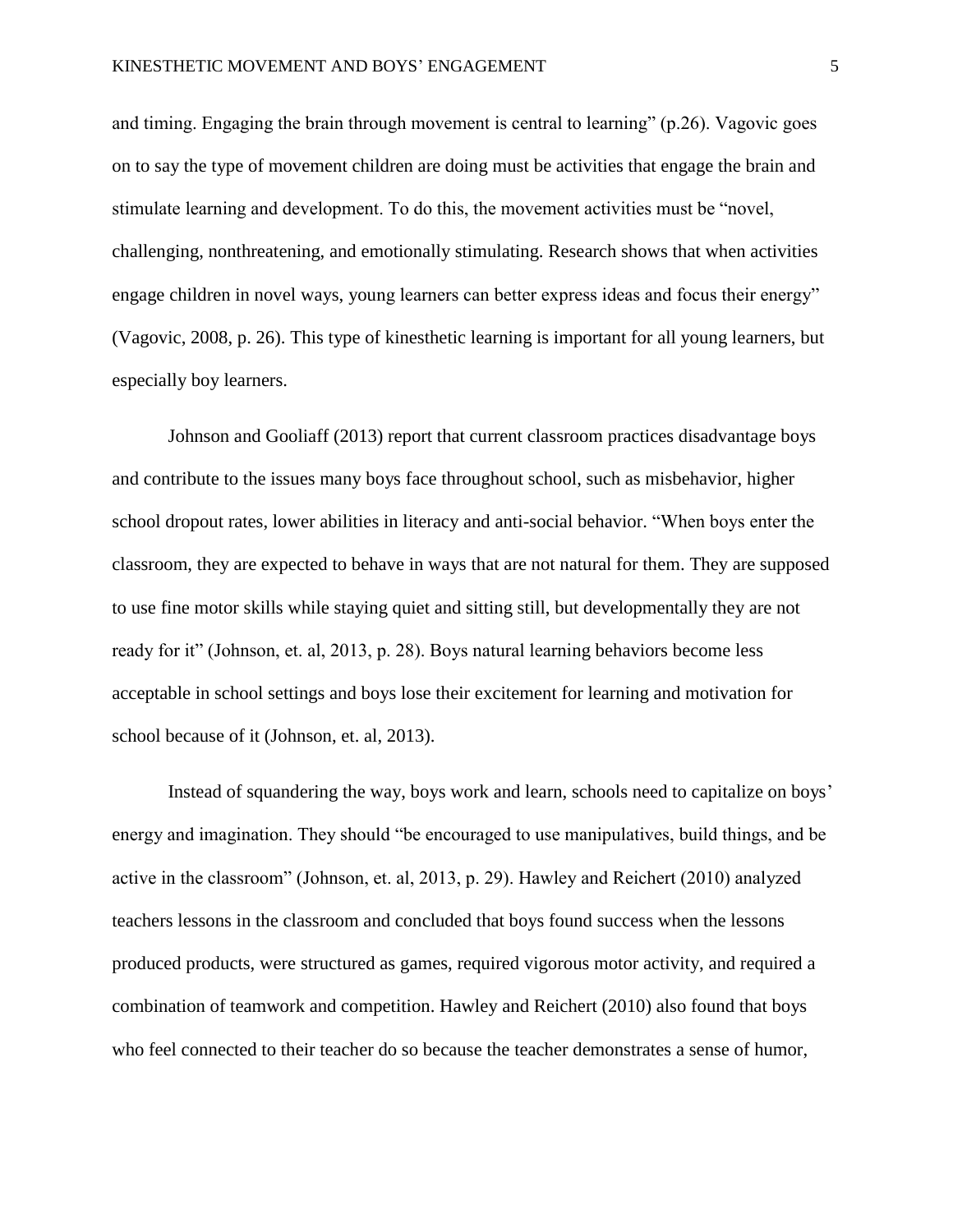passion, fairness, and personal care toward them. Recognizing the unique way boys learn is crucial to their success in school.

Wardle (n.d) explains the difference in how boys and girls act and learn. "Gender differences are biological and not just cultural: the biological foundation for gender differences includes hormonal influences on the brain. These gender differences in brain maturation produces different overall development, such as the fact that infant girls tend to talk earlier than boys, and their language development continues to be more advanced than boys throughout early childhood" (Wardle, n.d., p. 2). Because of this, boys needs compared to girls looks very different. Wardle outlines four key characteristics of boy learners: physical activity, space, kinesthetic learning, and hands-on-learning. Boys tend to be more physical than girls and therefore need more physical activity and rough and tumble play. This need is neurological and is in part because the brains of boys develop slower than those of girls. Boys have less serotonin and oxytocin, the primary human bonding chemical, in their brain which make it more likely for them to be physically impulsive (Gurian, et. al, 2004). The need for space can be seen when boys choose to work or play on the floor as well as go as far as possible on the playground or on field trips. Offering a variety of seating options for boys—some desks, some tables, an easy chair, and a rug area for sitting or lying on the floor, give boys the physical space they need to learn (Gurian, et. al, 2004). Kinesthetic learning is learning through movement, according to Howard Gardner's theory of multiple intelligences. Boys seem to thrive using kinesthetic learning for multiple reasons. "It fits well with their use of space, need for physical activity, and their aggressive behaviors" (Wardle, n.d., p.2). A classroom that allows for more movement and noise can help boys stay focused. The last characteristic representing boys learning is hands-onlearning. According to Wardle, all pre operational children (before about age seven) need many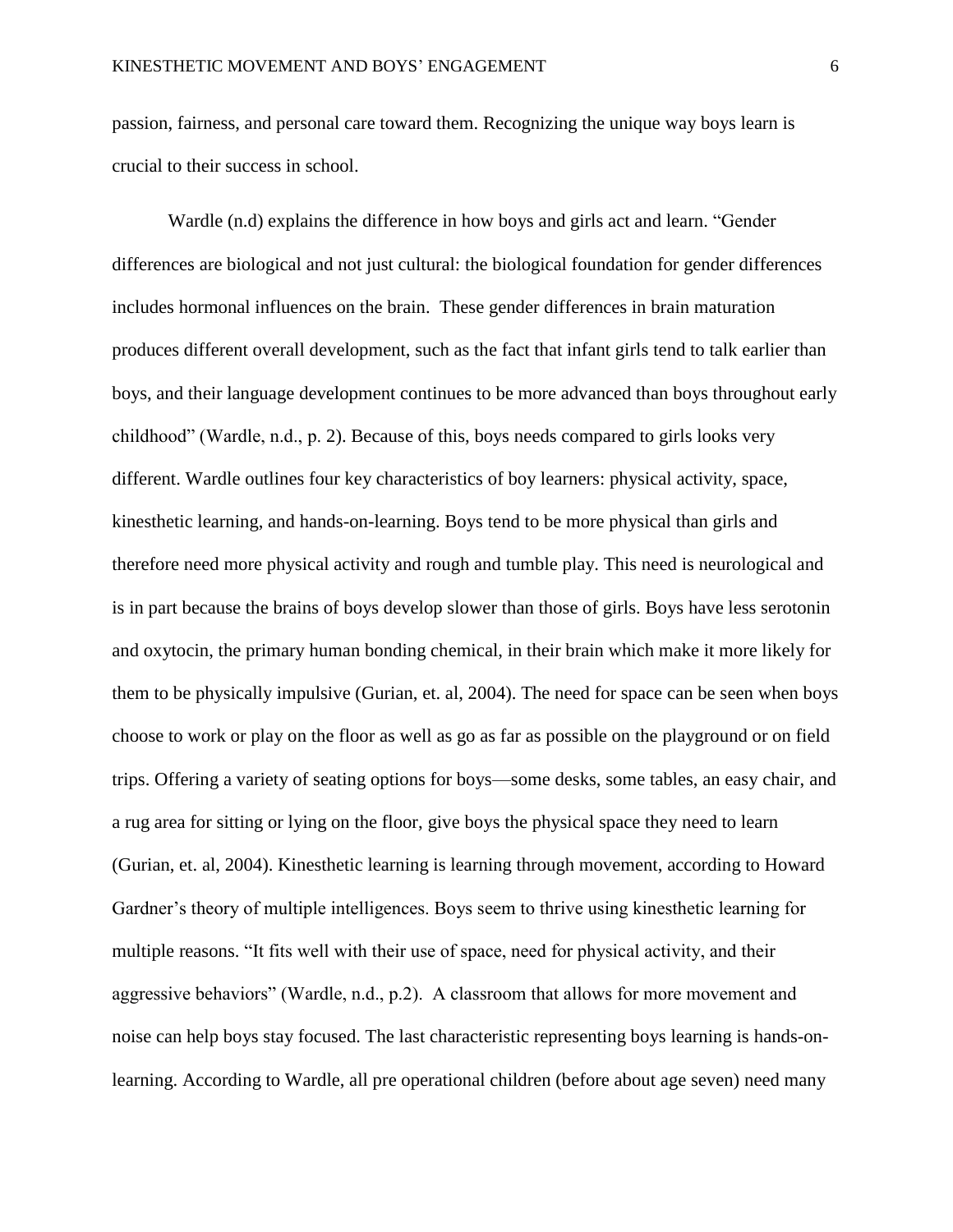hands-on-learning, specifically boys. Because of boys' abilities in math and mechanical skills, and their limitations in memory and language, they need many opportunities for hands-on learning, as opposed to verbal instruction, literacy activities, and rote learning. Susan Griss (2013), a specialist in kinesthetic teaching, uses techniques in her classroom that release students from a passive learning posture that has students sitting in their seats with decreased oxygen in their brains to physically engaged learning where students are out of their seats and physically experiencing the curriculum. A teacher who used this style of teaching in his classroom described two boys' in his classroom who never raised their hands in class. As the teacher transformed his teaching into more energetic and physical learning, the boys' "smile, stay glued to the story, and interpret the character's feelings and actions with grace and creativity. They even volunteer to verbally respond to questions about the story" (Griss, 2013, para. 4). Teaching to the needs of kinesthetic learners offers a chance for children to succeed who may not be able to sit still and listen or are seen as being disruptive (Griss, 2013).

## **Methods**

#### Data Collection

This action research project was conducted in a general education kindergarten classroom. The kindergarten classroom has 20 students, 11 males, 9 females. The demographics of the classroom are predominately white. Of the 20 students, three receive help for special education services. One male student receives help for academics and behavior, one male student receives help for behavior, and one male student receives help for speech. All three students are present during the general education literacy instruction time, which is when the action research took place.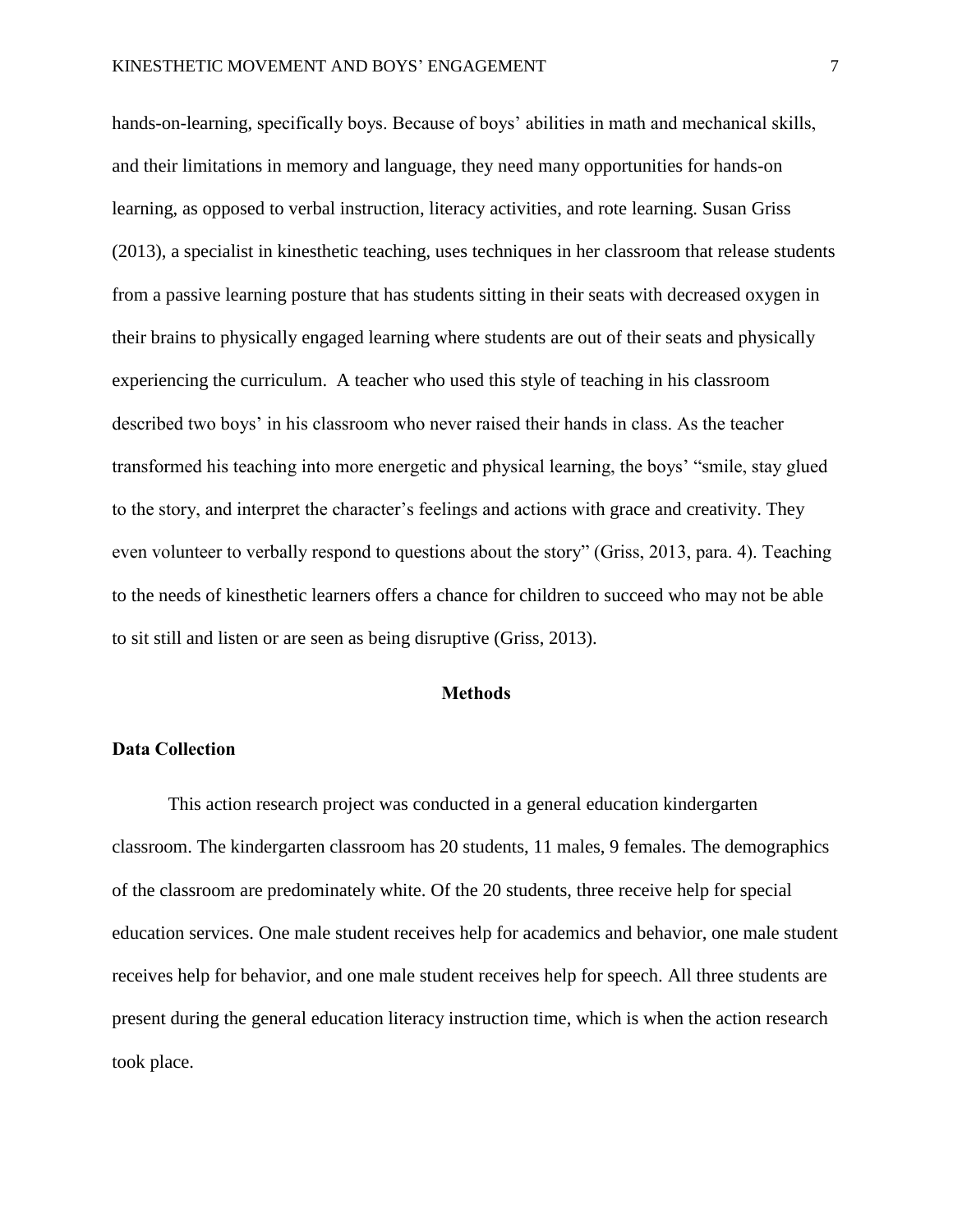The focus of the action research project was to determine how boy students' motivation for learning literacy and behavior was impacted by the use of kinesthetic movement during literacy activities in the classroom. Two data collection methods were employed to help answer the driving question of how kinesthetic movement affects boy students' motivation for learning literacy and their behavior. For the purpose of the study, the same eight students were observed throughout the action research project. Of the eight students, four were girls and four were boys. The first method data was collected through was both qualitative and quantitative, or a mixedmethod. All students were given a task during independent literacy work time. The task was either a non-kinesthetic activity or a kinesthetic activity. For the quantitative data collection, eight students were observed on the number of times they were off task during the activity, the number of times they were redirected during the activity, and the duration of the activity to try to show their level of engagement. For the qualitative data, observational comments were recorded. This process was completed six different times over the course of six weeks. Three nonkinesthetic activities were observed and three kinesthetic activities were observed.

#### Week One

In week one, students' literacy task was a non-kinesthetic activity. They were asked to complete a worksheet that made them read and identify words as real or silly. They cut out the words, sorted them, and glued them on the paper. Students completed the activity at their seat.

Figure 1: Non Kinesthetic CVC Activity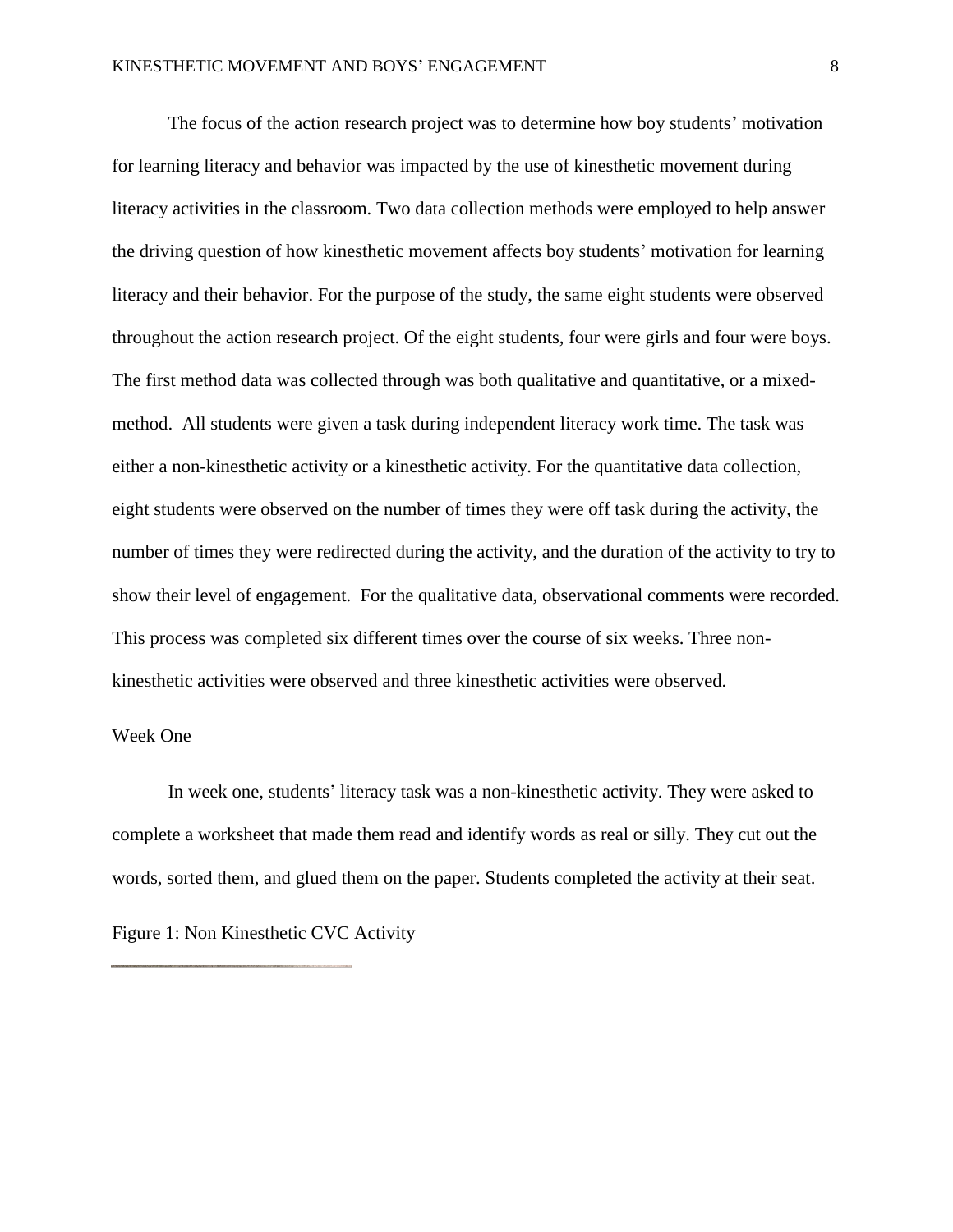

## **Week Two**

In week two, students' literacy task was a kinesthetic activity. Students played hopscotch by placing a bear with a real or silly word on it onto the hopscotch. They then had to read the word to be able to pick it up when they were playing hopscotch. The winner was the person who got to all of the hopscotch spots and collected all their words read correctly. Students took turns going one at a time, so they had to wait and watch while it was not their turn. Students completed the activity in an open area of the classroom.

## **Week Three**

In week three, students' literacy task was a non-kinesthetic activity. Students completed a worksheet that focused on word families. Students had to color a picture certain colors according to the word written inside part of the picture. Students completed the activity at their seat.

Figure 3: Non-Kinesthetic Word Family Activity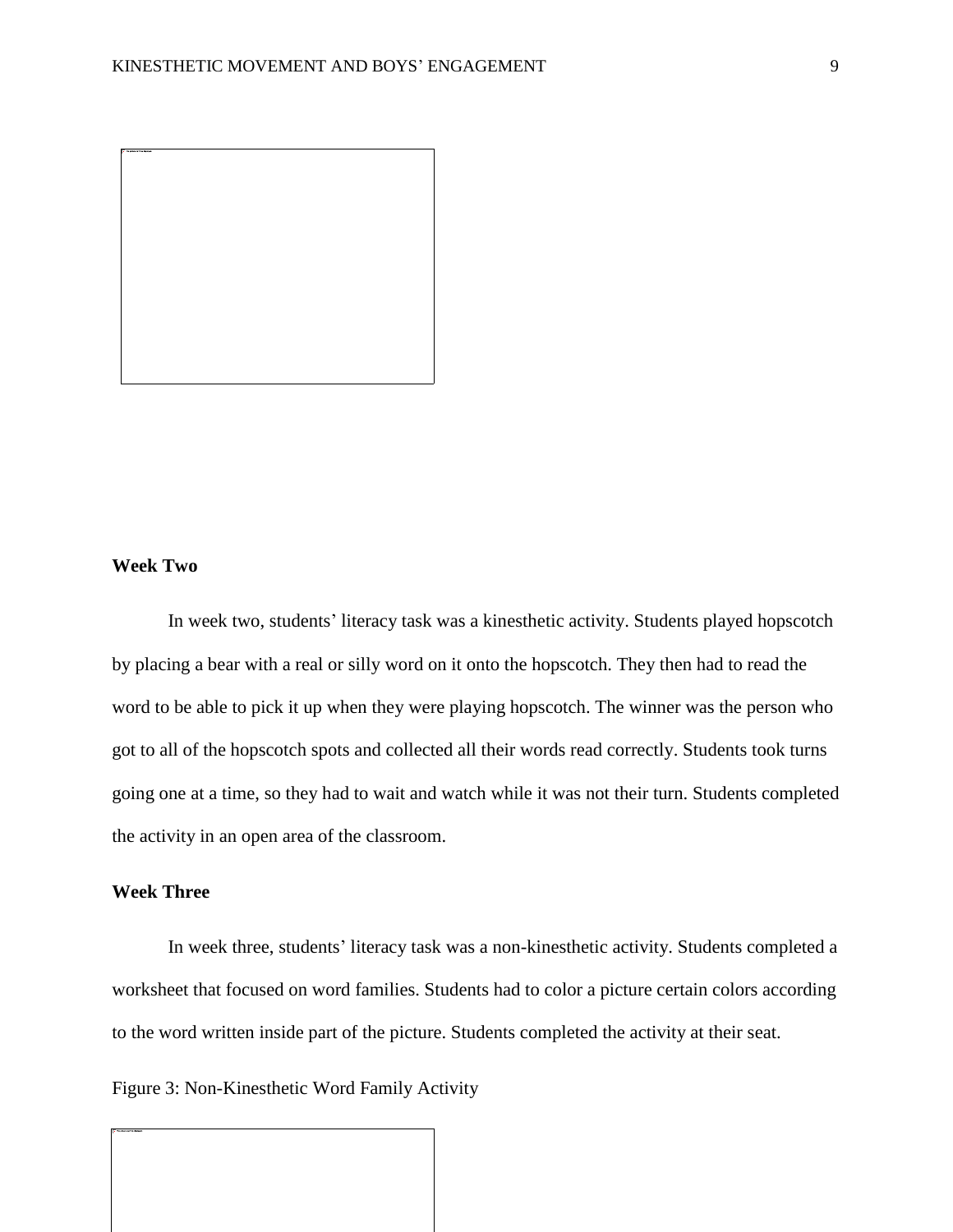## **Week Four**

In week four, students' literacy task was a kinesthetic activity. Students played a word family game with a partner. To play, students picked a piece of paper out of the snow pile. They read the word and determined what word family it belonged to. Next, they crumpled the paper up like a snowball and tried to toss it into the correct word family cup. If they made it, they have to keep the snowball. The person with the most snowballs at the end was the winner.

Figure 4: Kinesthetic Word Family Activity



**Week Five**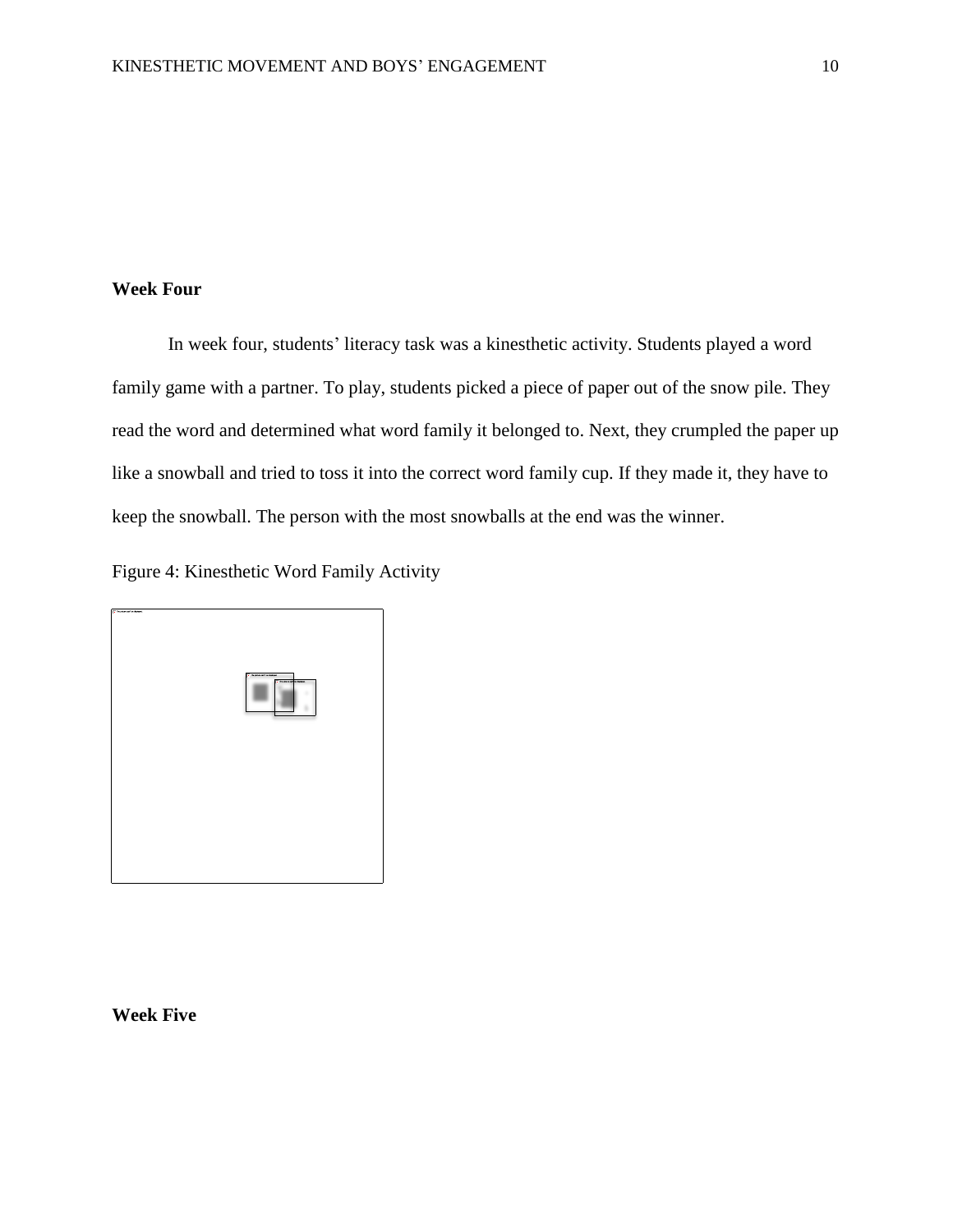In week five, students' literacy task was a non-kinesthetic activity. Students completed a sight word worksheet at their seat. Students had to read the sight word and color word and color those words correctly in the picture.

Figure 5: Non-Kinesthetic Sight Word Activity

Week Six

In week six, students' literacy task was a kinesthetic activity. Students read sight words around the room and recorded them on a recording sheet. They had to walk around the room and search for the sight words to find them. The activity was completed around the classroom.

Figure 6: Kinesthetic Sight Word Activity

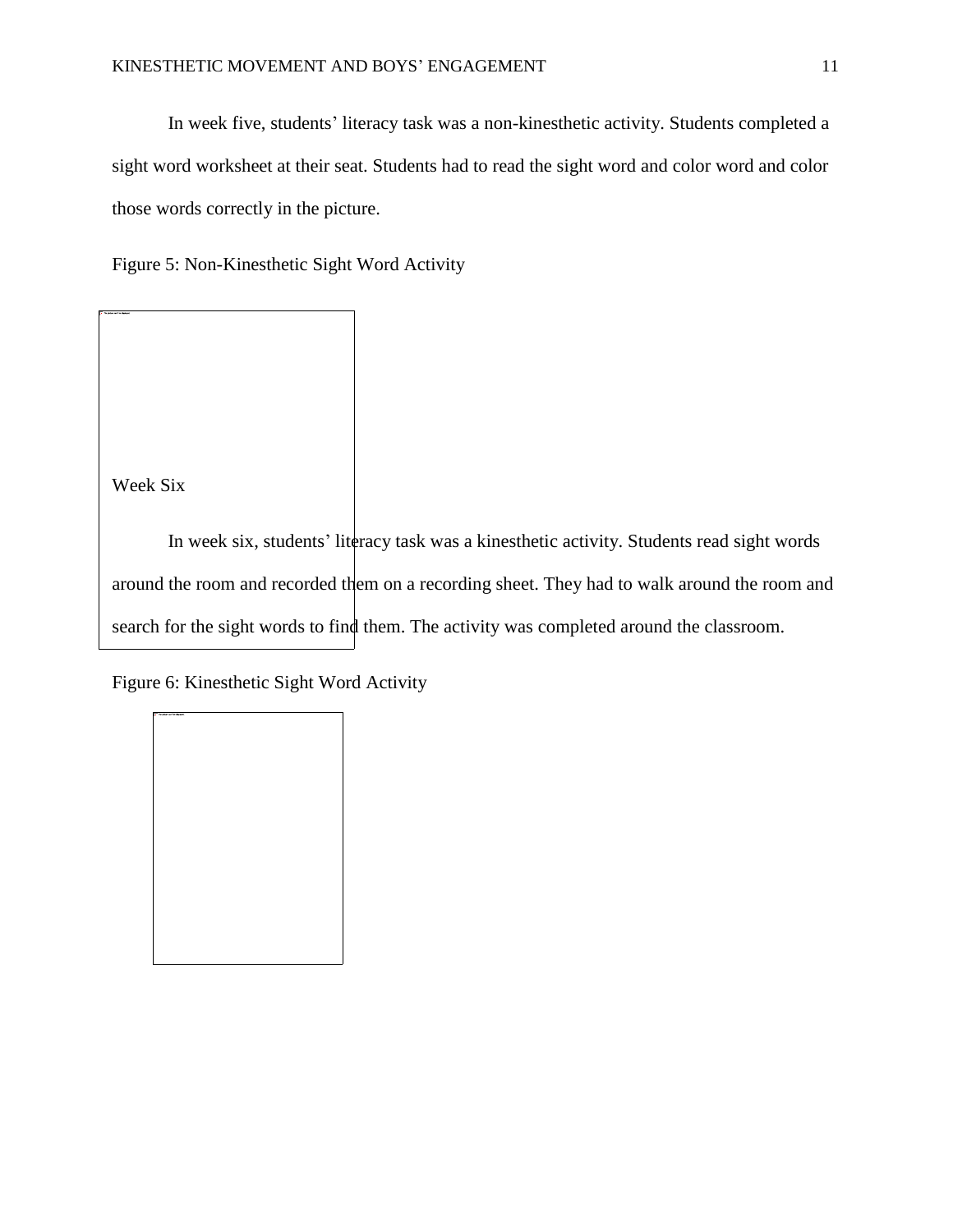A survey was given to the participating students to determine which activity they liked better, non-kinesthetic or kinesthetic. The teacher gave the survey to the students. The teacher read the question and recorded the student's answers. The survey gave insight into students' thoughts about literacy and how they learn best. Using both qualitative and quantitative data was the most valuable because the quantitative data showed the difference in engagement numerically while the qualitative observations showed students' preference.

The data collection process took place over a two-month period from January through February 2017. Throughout the data collection period, other observational data collected included observing students' actions and behaviors during the literacy activities, their demeanor, and their behavior. Brief questions were asked to the students at the end of literacy like, "Did you like playing that game? What did you like about it?" and "Did you like doing that worksheet? Why or why not?" These informal questions gave insight into student's thoughts and beliefs about the two types of activities, kinesthetic and non-kinesthetic.

#### Findings

#### **Data Analysis**

The data was collected by the schools teacher leader. The teacher leader observed and recorded when students were off task. The teacher leader's idea of "off task" behavior is subject to bias and could be different than another person's idea of: off task" behavior. The data collection was consistent in that the teacher leader was the only one collecting the quantitative data.

#### **Quantitative Data**

Table 1: Male Data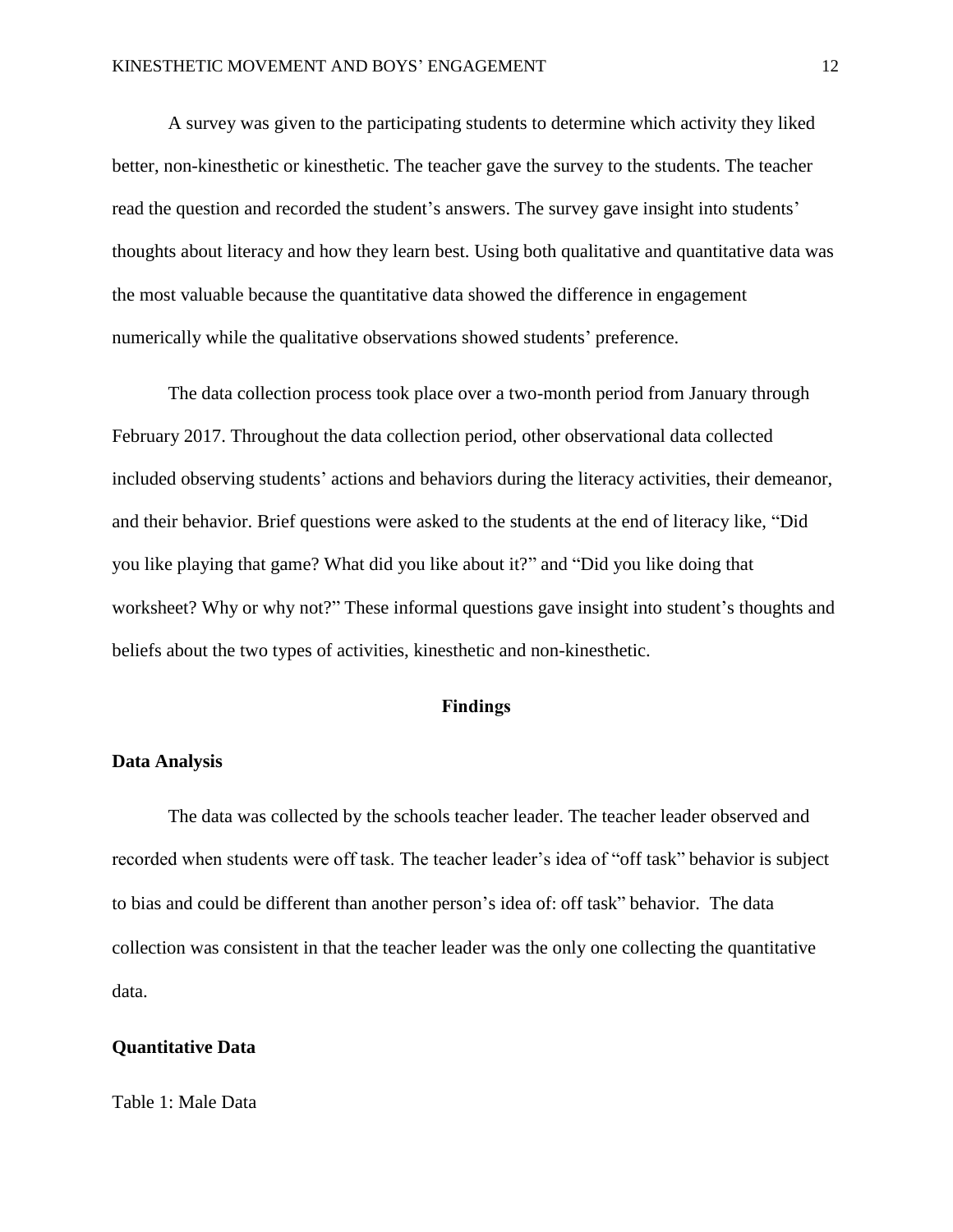| Male<br><b>Student</b> | Kinesthetic<br><b>Movement: # of times</b><br>off task | <b>Non Kinesthetic</b><br>Movement: # of<br>times off task | <b>Difference</b> | Percentage<br><b>Decrease</b> |
|------------------------|--------------------------------------------------------|------------------------------------------------------------|-------------------|-------------------------------|
| <b>Student A</b>       | 6                                                      | 7                                                          | 1                 | 14%                           |
| <b>Student B</b>       | $\overline{2}$                                         | 7                                                          | 5                 | 71%                           |
| <b>Student C</b>       | $\overline{2}$                                         | 6                                                          | 4                 | 67%                           |
| <b>Student D</b>       | 0                                                      | 4                                                          | 4                 | 100%                          |
|                        |                                                        |                                                            |                   |                               |
| <b>Total</b>           | 10                                                     | 24                                                         | 14                | 58%                           |

The data in the chart is the number of times the male student was off task during a kinesthetic or non-kinesthetic movement activity. The student was observed during three different

kinesthetic movement activities and three non-kinesthetic movement activities. The data from the male students shows that they were more off task during non-kinesthetic activities than kinesthetic activities. Giving the students a task where they had to move decreased their off task behavior by 58%.

Table 2 Female Data

| Female<br><b>Student</b> | Kinesthetic<br><b>Movement: # of times</b><br>off task | <b>Non Kinesthetic</b><br>Movement: # of<br>times off task | <b>Difference</b> | Percentage<br><b>Decrease</b> |
|--------------------------|--------------------------------------------------------|------------------------------------------------------------|-------------------|-------------------------------|
| <b>Student E</b>         |                                                        | 5                                                          |                   | 100%                          |
| <b>Student F</b>         | $\overline{2}$                                         | 5                                                          | 3                 | 60%                           |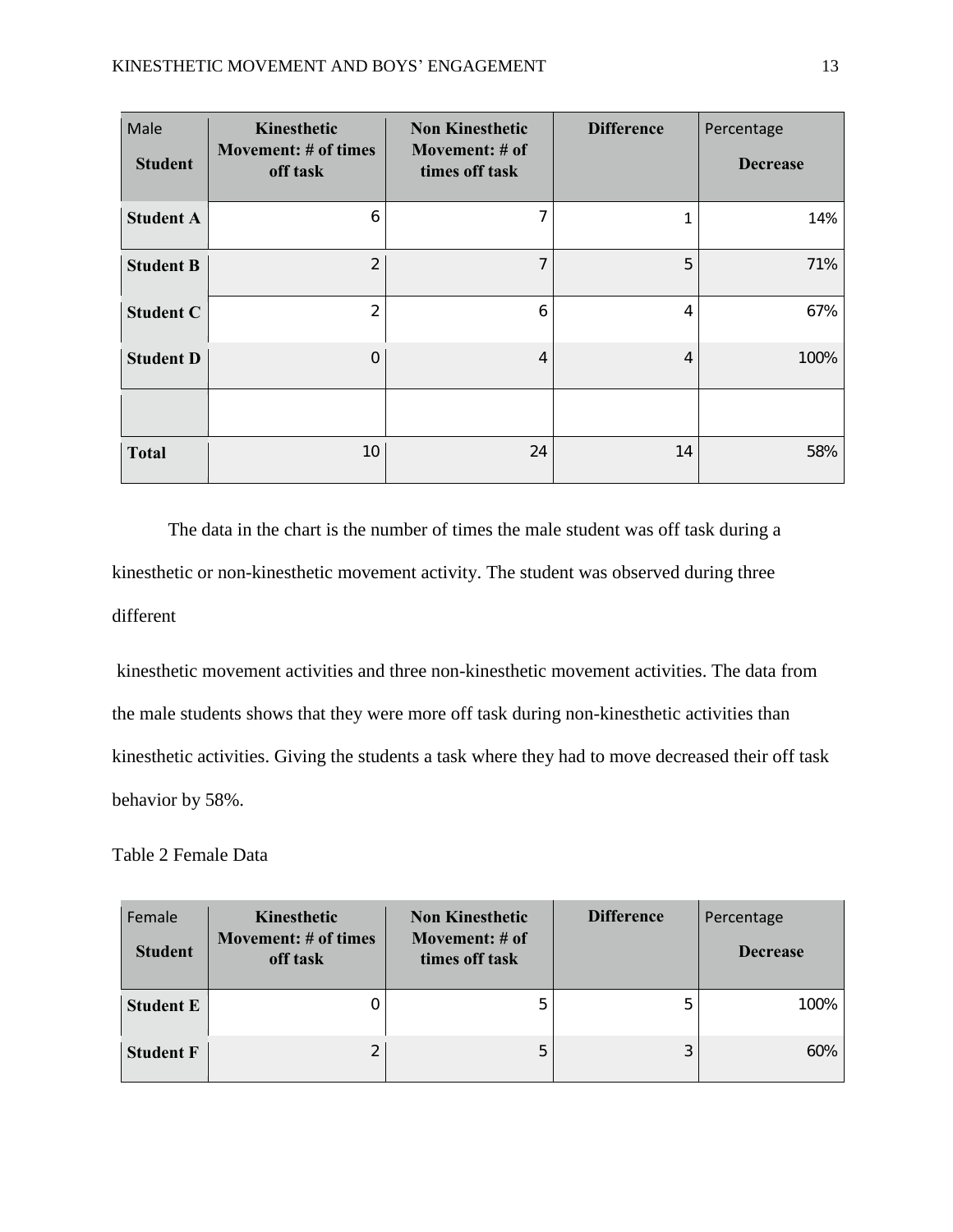| Female<br><b>Student</b> | Kinesthetic<br>Movement: # of times<br>off task | <b>Non Kinesthetic</b><br>Movement: # of<br>times off task | <b>Difference</b> | Percentage<br><b>Decrease</b> |
|--------------------------|-------------------------------------------------|------------------------------------------------------------|-------------------|-------------------------------|
| <b>Student</b><br>G      |                                                 | 3                                                          | $\overline{2}$    | 67%                           |
| <b>Student</b><br>H      | 0                                               | $\circ$                                                    | $\overline{O}$    | 0%                            |
|                          |                                                 |                                                            |                   |                               |
| <b>Total</b>             | 3                                               | 13                                                         | 10                | 77%                           |

The data in the chart is the number of times the female student was off task during a kinesthetic or non-kinesthetic movement activity. The student was observed during three different kinesthetic movement activities and three non-kinesthetic movement activities. The data from the female students shows that they were more off task during non-kinesthetic activities than kinesthetic activities. Giving the students a task where they had to move decreased their off task behavior by 77%.

When comparing the two tables, male and female, it can be concluded that males have a higher rate of off task behavior than females in both kinesthetic and non-kinesthetic movement activities. The findings show that both boys and girls benefitted from kinesthetic movement activities and showed less off task behavior than if they were doing a non-kinesthetic activity. The findings also show that boys are off task more times than girls.

#### **Qualitative Data**

When given the survey of which activity the students enjoyed completing more, the kinesthetic or non-kinesthetic, all eight students answered that they enjoyed doing the kinesthetic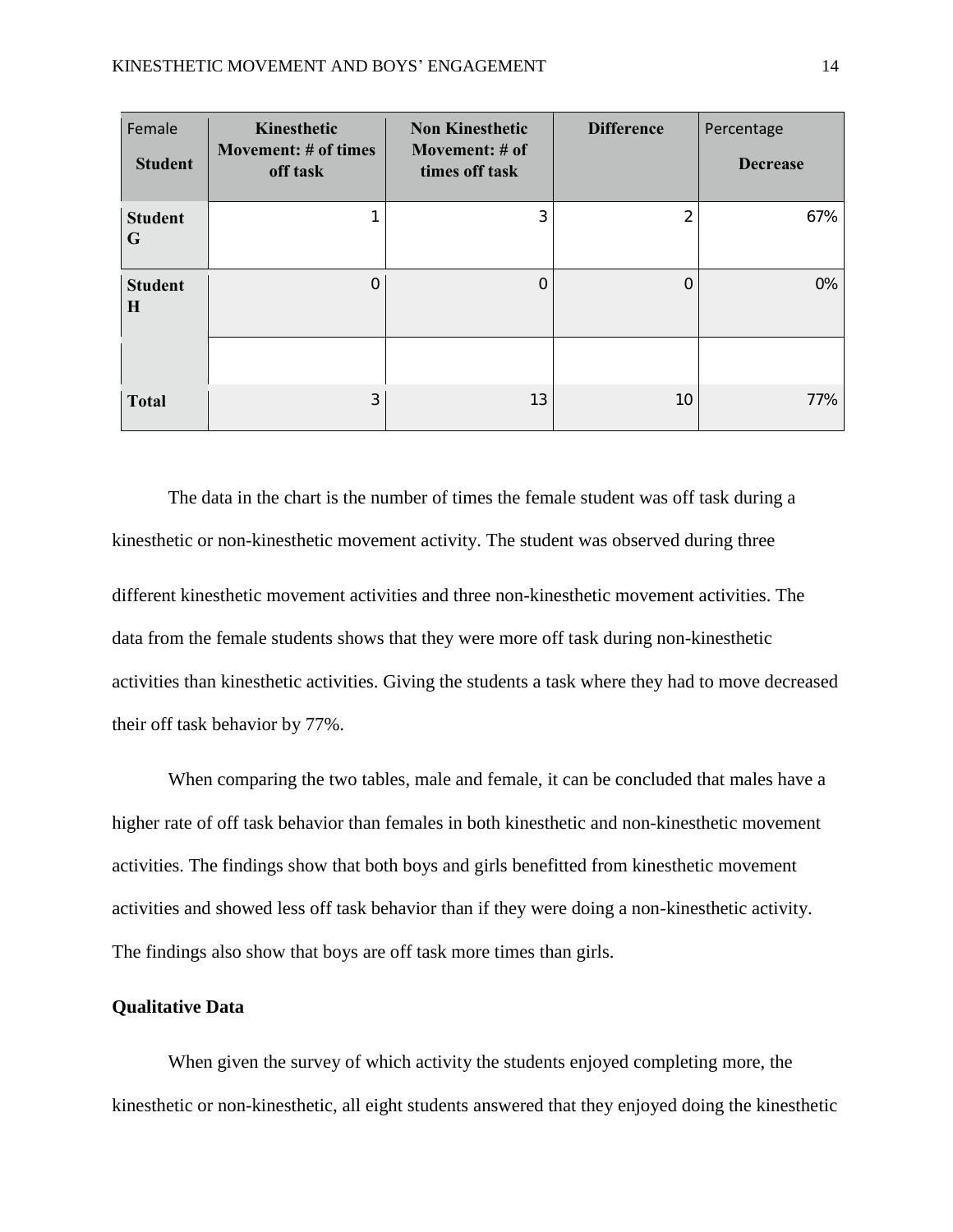movement activity better than the non-kinesthetic activity. The quantitative data supports this claim as all students improved their off task behavior.

## **Conclusion**

The findings gathered from the collected data suggest that kinesthetic movement activities do affect student learning. Using kinesthetic literacy activities does improve boys engagement and decreases the amount of time they are off task. Not only does the data show the improvement in boys learning, but in girls as well. Keeping all students moving and active in their learning provides a better experience for them academically and an improved learning environment with less off task and behavior issues.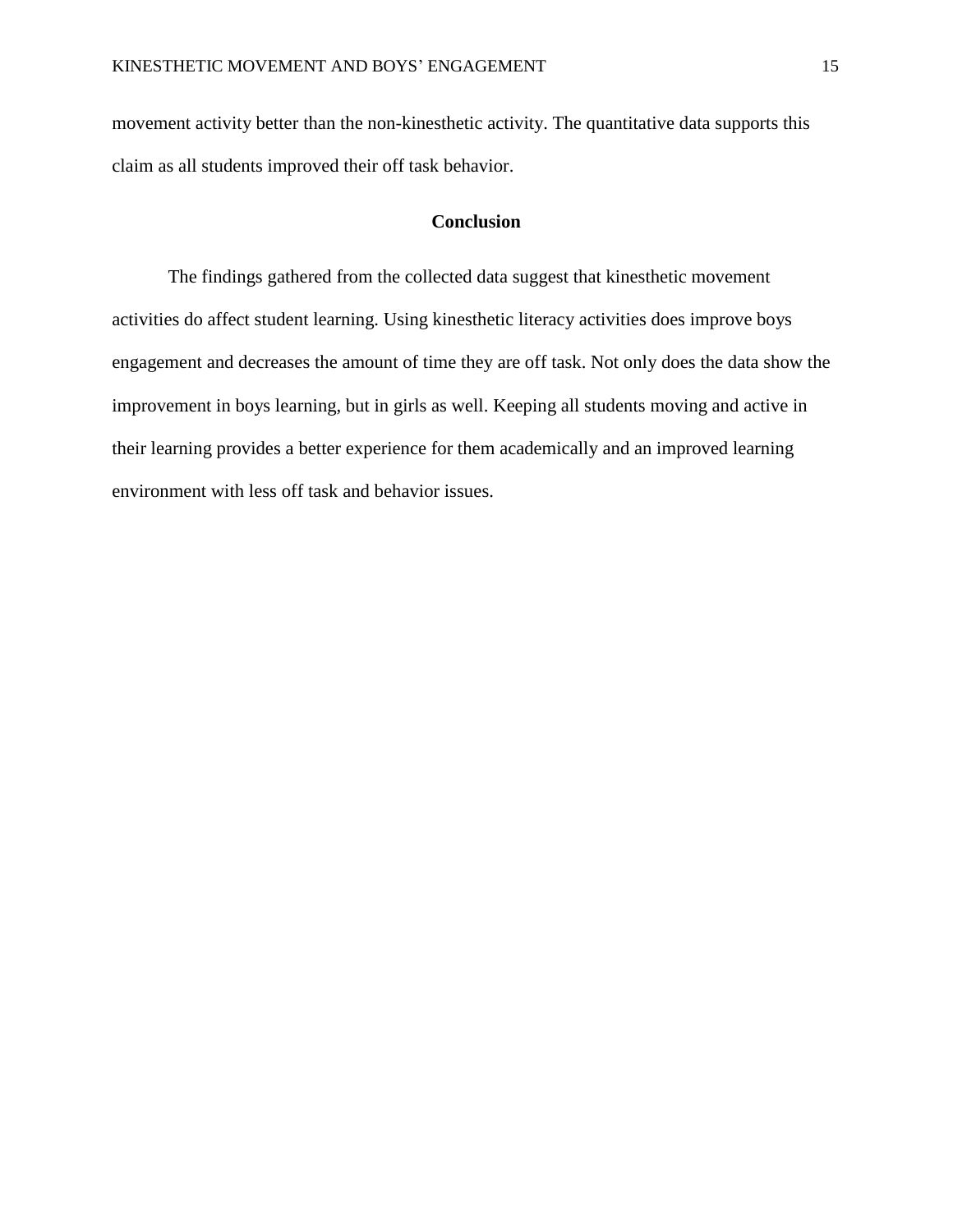#### References

- Fenson, L., Dale, P., Reznick, J., Bates, E., Thal, D., & Pethick, S.J. (1994). Variability in early communicative development. *Monographs of the Society for Research in Child Development*, 59 (Serial No. 242).
- Griss, Susan. (20 March, 2013). The power of movement in teaching and learning. *Education Week Teacher*. Retrieved February 18, 2017, from <http://www.edweek.org/tm/articles/> 2013/03/19/fp\_griss.html
- Gurian, M., & Stevens, K. (2004, November). With boys and girls in mind. Retrieved February 18, 2017, from <http://www.ascd.org/publications/educational-leadership/nov04/vol62/> num03/With-Boys-and-Girls-in-Mind.aspx
- Hawley, R., & Reichert, M. (2010). Successfully teaching boys: Findings from a new international study. *ASCD Express*, 6(4). Retrieved February 18, 2017, from http:// www.ascd.org/ascd-express/vol6/604-hawley.aspx
- Jensen, Eric. (Nov. 2000). Moving with the brain in mind. *Educational Leadership*, 58(3), 34-37.
- Johnson, C., & Gooliaff, S. (2013). Teaching to strengths: Engaging young boys in learning. *Reclaiming Journal*, 21(4), 28-31.
- Wardle, F., Ph.D. (n.d.). The challenge of boys in our early childhood programs. *Early Childhood NEWS* - Article Reading Center. Retrieved January 22, 2017, from [http://www.earlychildhoodnews.com/earlychildhood/article\\_view.aspx?](http://www.earlychildhoodnews.com/earlychildhood/article_view.aspx?)ArticleID=414